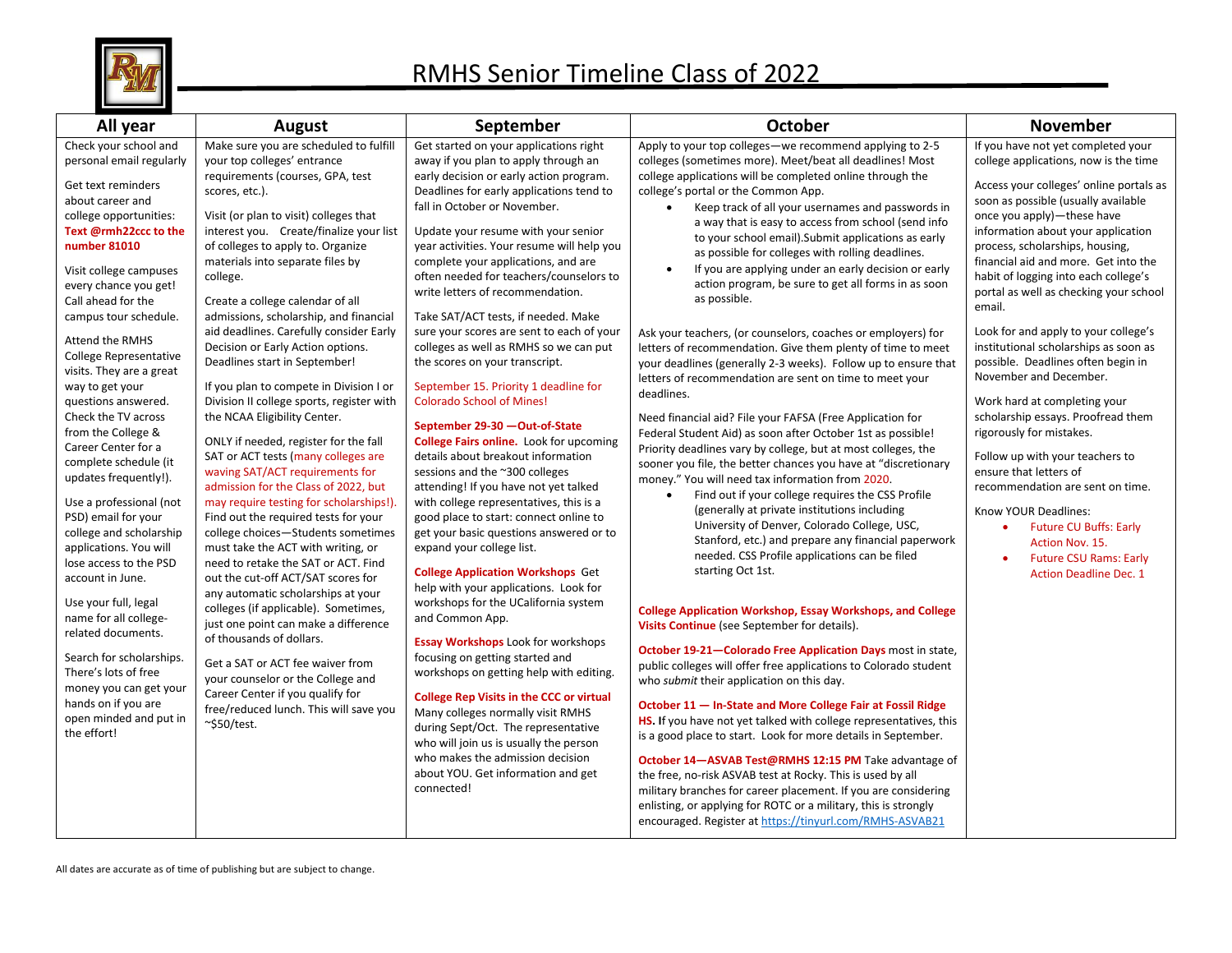

## RMHS Senior Timeline Class of 2022

| <b>December</b>                                                                                                                                                                                                                                                                                                                                                                                                                                                                                                                                                                                                                                                                                                                                                                                                                                                                                                                                                                                                                                                                | January                                                                                                                                                                                                                                                                                                                                                                                                                                                                                                                                                                                                                                                                                                                                                                                                                                                                                                                                                                                                 | <b>February</b>                                                                                                                                                                                                                                                                                                                                                                                                                                                                                                                                                          | <b>March</b>                                                                                                                                                                                                                                                                                                                                                                                                               | <b>April</b>                                                                                                                                                                                                                                                                                                                                                                                                                                                                                                                                                                                                                                                                                                                                                                                                                                                                                                                                                                                                                                                                                                                                                                                                                                                                                                                             | May                                                                                                                                                                                                                                                                                                                                                                                                                                                                                                                                                                                                                                                                                                                                                                                                                                                                                                                                                                                                                                                                                                                                                                                                                                                                                                                                                                                                                                                                                                                                                                                                                                                                                                                                                                            |
|--------------------------------------------------------------------------------------------------------------------------------------------------------------------------------------------------------------------------------------------------------------------------------------------------------------------------------------------------------------------------------------------------------------------------------------------------------------------------------------------------------------------------------------------------------------------------------------------------------------------------------------------------------------------------------------------------------------------------------------------------------------------------------------------------------------------------------------------------------------------------------------------------------------------------------------------------------------------------------------------------------------------------------------------------------------------------------|---------------------------------------------------------------------------------------------------------------------------------------------------------------------------------------------------------------------------------------------------------------------------------------------------------------------------------------------------------------------------------------------------------------------------------------------------------------------------------------------------------------------------------------------------------------------------------------------------------------------------------------------------------------------------------------------------------------------------------------------------------------------------------------------------------------------------------------------------------------------------------------------------------------------------------------------------------------------------------------------------------|--------------------------------------------------------------------------------------------------------------------------------------------------------------------------------------------------------------------------------------------------------------------------------------------------------------------------------------------------------------------------------------------------------------------------------------------------------------------------------------------------------------------------------------------------------------------------|----------------------------------------------------------------------------------------------------------------------------------------------------------------------------------------------------------------------------------------------------------------------------------------------------------------------------------------------------------------------------------------------------------------------------|------------------------------------------------------------------------------------------------------------------------------------------------------------------------------------------------------------------------------------------------------------------------------------------------------------------------------------------------------------------------------------------------------------------------------------------------------------------------------------------------------------------------------------------------------------------------------------------------------------------------------------------------------------------------------------------------------------------------------------------------------------------------------------------------------------------------------------------------------------------------------------------------------------------------------------------------------------------------------------------------------------------------------------------------------------------------------------------------------------------------------------------------------------------------------------------------------------------------------------------------------------------------------------------------------------------------------------------|--------------------------------------------------------------------------------------------------------------------------------------------------------------------------------------------------------------------------------------------------------------------------------------------------------------------------------------------------------------------------------------------------------------------------------------------------------------------------------------------------------------------------------------------------------------------------------------------------------------------------------------------------------------------------------------------------------------------------------------------------------------------------------------------------------------------------------------------------------------------------------------------------------------------------------------------------------------------------------------------------------------------------------------------------------------------------------------------------------------------------------------------------------------------------------------------------------------------------------------------------------------------------------------------------------------------------------------------------------------------------------------------------------------------------------------------------------------------------------------------------------------------------------------------------------------------------------------------------------------------------------------------------------------------------------------------------------------------------------------------------------------------------------|
| Scholarships & Financial<br>Aid should be your<br>primary focus now. If you<br>have not yet applied to<br>your colleges, work on<br>that as well.<br>Look for the PSD (Local)<br>Scholarship Packet just<br>before winter break in the<br>College & Career Center.<br>This packet includes ~30<br>scholarships for Northern<br>Colorado, PSD, or RMHS<br>students only. Although<br>some require attendance<br>at a local college, most can<br>be used anywhere!<br>Many colleges now have<br>scholarship applications<br>available to students who<br>have applied for<br>admissions (even if you<br>haven't heard if you are<br>admitted yet). Often the<br>deadlines to complete the<br>scholarships applications<br>fall mid-January through<br>March, so don't miss out!<br>Search for local, state, and<br>national scholarships<br>through at least one<br>national scholarship<br>website like fastweb.com,<br>scholarships.com or<br>pricetonreview.com.<br>Check to see if your<br>college(s) use raise.me for<br>scholarships. (ONLY use<br>FREE scholarship sites) | Contact your colleges to<br>confirm that all application<br>materials have been received<br>if appropriate.<br>Some colleges need your<br>first-semester grades (or mid-<br>year grade report) as part of<br>your application. See Leah<br>Kapral to have your grades<br>sent to colleges that require<br>them (including ALL<br>CommonApp colleges).<br>Know YOUR Deadlines!<br><b>Future CSU Rams: Your</b><br>regular admission<br>application deadline is<br>February 1.<br><b>Future UNC Bears:</b><br>$\bullet$<br>Apply for admission by<br>Feb. 1 to receive max.<br>consideration for<br>scholarships. Submit<br>the UNC Universal<br><b>Scholarship Application</b><br>before March 1.<br><b>Future Fort Lewis</b><br>$\bullet$<br>Skyhawks: For<br>automatic scholarships,<br>apply for admission by<br>January 15th.<br><b>Future CU Buffs: Your</b><br>$\bullet$<br>final admission deadline<br>is typically January<br>15th.<br><b>January TBD, PSD (Local)</b><br>Scholarship Packet Due | Don't get senioritis!<br>Colleges want to see<br>strong second half<br>grades.<br>Know YOUR<br>Deadlines!<br><b>Future Buffalos:</b><br>$\bullet$<br><b>Typically CU</b><br>scholarship<br>applications are<br>due around<br>March 1st, but<br>some are<br>earlier. If you<br>apply for<br>scholarships<br>that have a<br>financial need<br>requirement,<br>your FAFSA<br>results must<br>also be on file<br>earlier.<br><b>Future Wolves:</b><br>$\bullet$<br><b>FRCC often has</b><br>their<br>scholarship<br>packet<br>available at this<br>time and due in<br>March. | Some financial aid<br>decisions arrive this<br>month. Read<br>everything you<br>receive carefully<br>(including mail,<br>email, and portal<br>announcements), as<br>some of it may<br>require action on<br>your part.<br>Keep any offers of<br>scholarships, even if<br>you do not intend to<br>use them. We will<br>collect that<br>information for the<br>graduation program<br>and for the<br>Scholarship<br>Breakfast. | Most admissions decisions and financial<br>aid award letters have arrived by this<br>month (or information is posted to your<br>online account through each college's<br>portal. Read everything you receive<br>carefully, as some of it may require<br>action on your part.<br>Make a final decision and mail the<br>enrollment form and deposit check to<br>the school you select before May 1 (the<br>enrollment deadline for most schools).<br>Notify each of the schools to which you<br>were accepted that you will not be<br>attending in writing so that your spot<br>can be freed up for another student.<br>On the waiting list? Contact the<br>admissions office and let them know of<br>your continued interest in the college<br>and update them on your spring<br>semester grades and activities<br>If you are attending a college in<br>Colorado, make sure you have<br>registered for the COF (College<br>Opportunity Fund) and have released<br>the funds to your (future) school.<br><b>April (TBD)-Senior/Parent REQUIRED</b><br><b>MEETING</b> Required meeting for all<br>students who want to walk at<br>graduation.<br><b>April TBD-Scholarship information due</b><br>to be included in the Graduation<br>program. See your email for details in<br>early April and at the early April<br>Senior/Parent meeting. | AP Exams are administered. Make sure your AP score report<br>is sent to your college.<br>Study hard for final exams. Most admissions offers are<br>contingent on your final grades.<br>Thank your counselor, teachers, coaches, and anyone else<br>who wrote you recommendations or otherwise helped with<br>your college applications.<br>Be sure your final transcript gets sent to your college<br>choice-simply complete your senior surveys fully and<br>accurately before check out.<br>If you have earned credit through CSU, CU, or FRCC, send<br>that college transcript to the college you will be attending.<br>See Ms. Fassnacht for instructions on how to order those<br>college transcripts.<br>If you plan on competing in Division I or Division II college<br>sports, check with Leah to ensure that your final transcript<br>is sent to the NCAA Initial Eligibility Clearinghouse.<br>Finalize your housing plans.<br>Sign up for first-year orientation.<br>May 1-Commitment/Deposit Deadline (for most 4-year<br>colleges) Most four-year colleges expect students to<br>commit to attend in the fall. Colleges usually require a<br>deposit for classes and a deposit for housing (when<br>applicable). Celebrate with your classmates in the CCC the<br>Friday before!<br>May TBD-Scholarship information due to be included in<br>the Scholarship Breakfast Submit through an online survey.<br>See your email in April for details.<br>May 18-Scholarship Breakfast. This free event recognizes<br>students in the Class of 2022 who are offered scholarships.<br>You can submit information about any scholarship you have<br>been offered-find details in your email in April.<br>May 19-Convocation and Senior Checkout.<br>May 20/21-Graduation! |

All dates are accurate as of time of publishing but are subject to change.